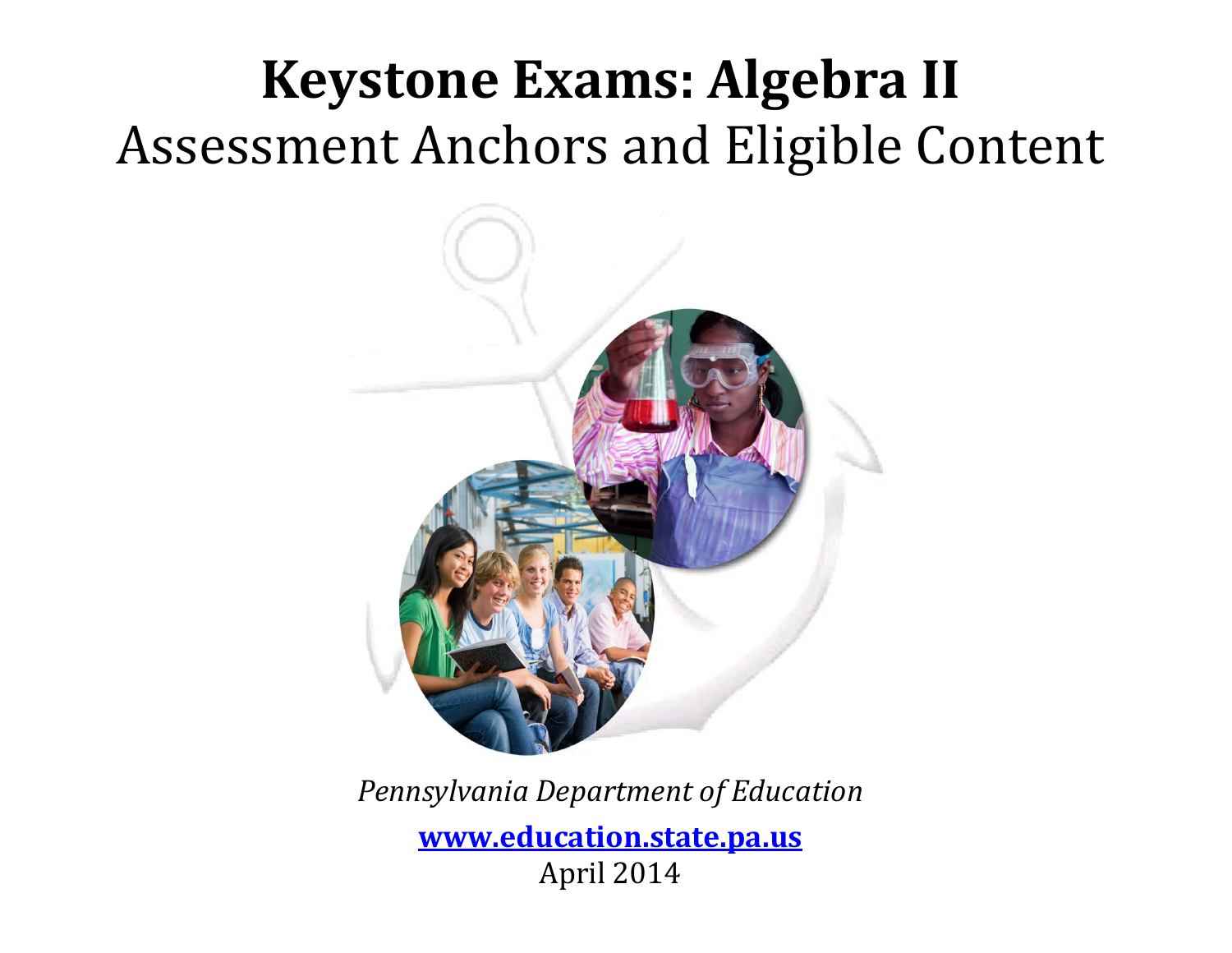#### PENNSYLVANIA DEPARTMENT OF EDUCATION

### **General Introduction to the Keystone Exam Assessment Anchors**

#### **Introduction**

Since the introduction of the Keystone Exams, the Pennsylvania Department of Education (PDE) has been working to create a set of tools designed to help educators improve instructional practices and better understand the Keystone Exams. The Assessment Anchors, as defined by the Eligible Content, are one of the many tools the Department believes will better align curriculum, instruction, and assessment practices throughout the Commonwealth. Without this alignment, it will not be possible to significantly improve student achievement across the Commonwealth.

#### **How were Keystone Exam Assessment Anchors developed?**

Prior to the development of the Assessment Anchors, multiple groups of PA educators convened to create a set of standards for each of the Keystone Exams. Enhanced Standards, derived from a review of existing standards, focused on what students need to know and be able to do in order to be college and career ready. (Note: Since that time, PA Core Standards have replaced the Enhanced Standards and reflect the college-and career-ready focus.) Additionally, the Assessment Anchors and Eligible Content statements were created by other groups of educators charged with the task of clarifying the standards assessed on the Keystone Exams. The Assessment Anchors, as defined by the Eligible Content, have been designed to hold together, or *anchor*, the state assessment system and the curriculum/instructional practices in schools.

Assessment Anchors, as defined by the Eligible Content, were created with the following design parameters:

- **Clear:** The Assessment Anchors are easy to read and are user friendly; they clearly detail which standards are assessed on the Keystone Exams.
- **Focused:** The Assessment Anchors identify a core set of standards that could be reasonably assessed on a large-scale assessment; this will keep educators from having to guess which standards are critical.
- **Rigorous:** The Assessment Anchors support the rigor of the state standards by assessing higher-order and reasoning skills.
- **Manageable:** The Assessment Anchors define the standards in a way that can be easily incorporated into a course to prepare students for success.

#### **How can teachers, administrators, schools, and districts use these Assessment Anchors?**

The Assessment Anchors, as defined by the Eligible Content, can help focus teaching and learning because they are clear, manageable, and closely aligned with the Keystone Exams. Teachers and administrators will be better informed about which standards will be assessed. The Assessment Anchors and Eligible Content should be used along with the Standards and the Curriculum Framework of the Standards Aligned System (SAS) to build curriculum, design lessons, and support student achievement.

The Assessment Anchors and Eligible Content are designed to enable educators to determine when they feel students are prepared to be successful in the Keystone Exams. An evaluation of current course offerings, through the lens of what is assessed on those particular Keystone Exams, may provide an opportunity for an alignment to ensure student preparedness.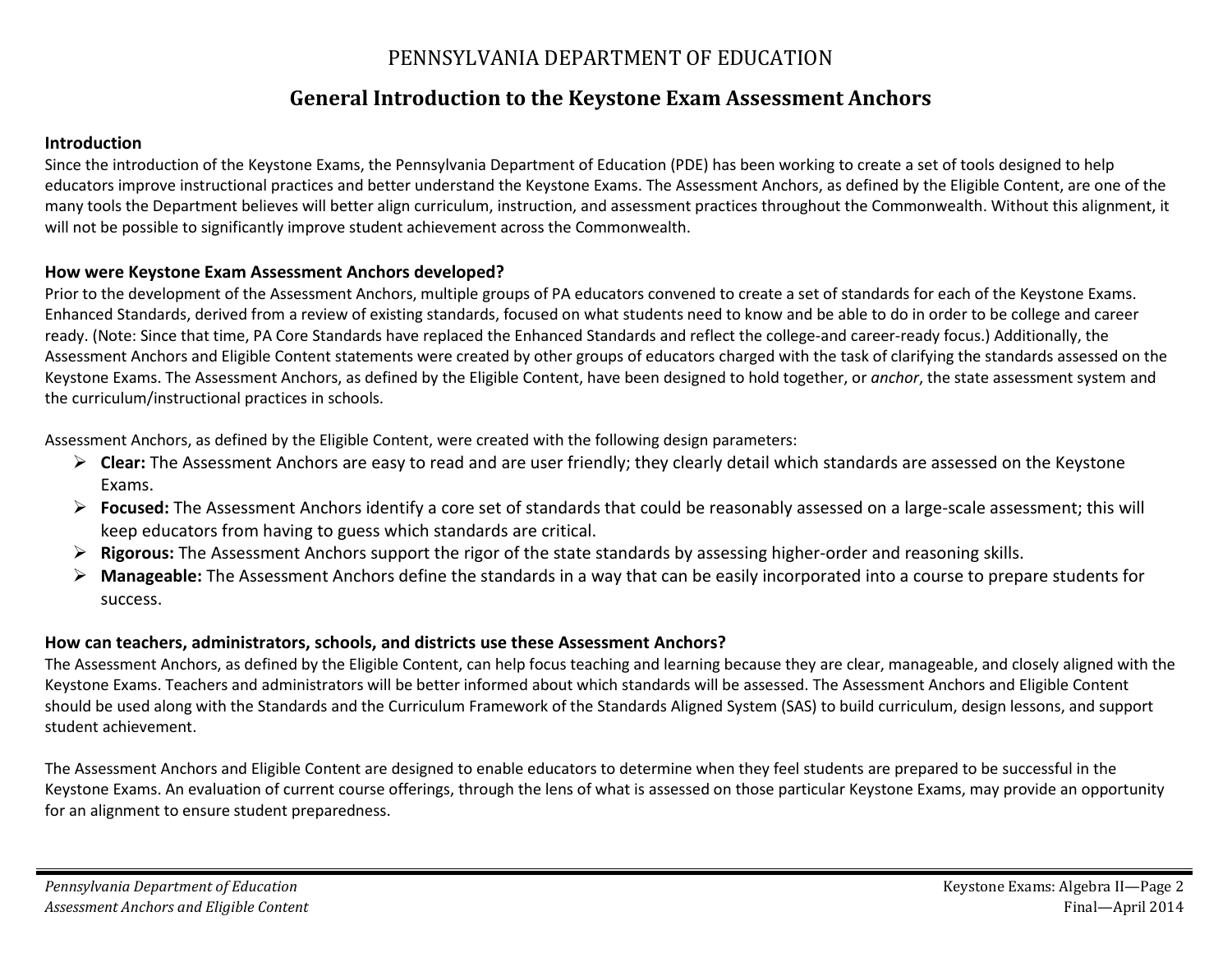#### **How are the Assessment Anchors organized?**

The Assessment Anchors, as defined by the Eligible Content, are organized into cohesive blueprints, each structured with a common labeling system that can be read like an outline. This framework is organized first by module, then by Assessment Anchor, followed by Anchor Descriptor, and then finally, at the greatest level of detail, by an Eligible Content statement. The common format of this outline is followed across the Keystone Exams.

Here is a description of each level in the labeling system for the Keystone Exams:

- **Module:** The Assessment Anchors are organized into two thematic modules for each of the Keystone Exams. The module title appears at the top of each page. The module level is important because the Keystone Exams are built using a module format, with each of the Keystone Exams divided into two equal-size test modules. Each module is made up of two or more Assessment Anchors.
- **Assessment Anchor:** The Assessment Anchor appears in the shaded bar across the top of each Assessment Anchor table. The Assessment Anchors represent categories of subject matter that anchor the content of the Keystone Exams. Each Assessment Anchor is part of a module and has one or more Anchor Descriptors unified under it.
- **Anchor Descriptor:** Below each Assessment Anchor is a specific Anchor Descriptor. The Anchor Descriptor level provides further details that delineate the scope of content covered by the Assessment Anchor. Each Anchor Descriptor is part of an Assessment Anchor and has one or more Eligible Content statements unified under it.
- **Eligible Content:** The column to the right of the Anchor Descriptor contains the Eligible Content statements. The Eligible Content is the most specific description of the content that is assessed on the Keystone Exams. This level is considered the assessment limit and helps educators identify the range of the content covered on the Keystone Exams.
- **PA Core Standards:** In the column to the right of each Eligible Content statement is a code representing one or more Pennsylvania Core Standard that correlate to the Eligible Content statement. Some Eligible Content statements include annotations that indicate certain clarifications about the scope of an Eligible Content.
	- $\circ$  "e.g." ("for example") —sample approach, but not a limit to the Eligible Content.
	- o "Note" —content exclusions or definable range of the Eligible Content.

#### **How do the K–12 Pennsylvania Core Standards affect this document?**

Assessment Anchors and Eligible Content statements are aligned to the PA Core Standards; thus, the former enhanced standards are no longer necessary. Within this document, all standard references reflect the PA Core Standards.

**Standards Aligned System —** <http://www.pdesas.org/> **Pennsylvania Department of Education** — [www.education.state.pa.us](http://www.education.state.pa.us/)

Cover photo © Hill Street Studios/Harmik Nazarian/Blend Images/Corbis.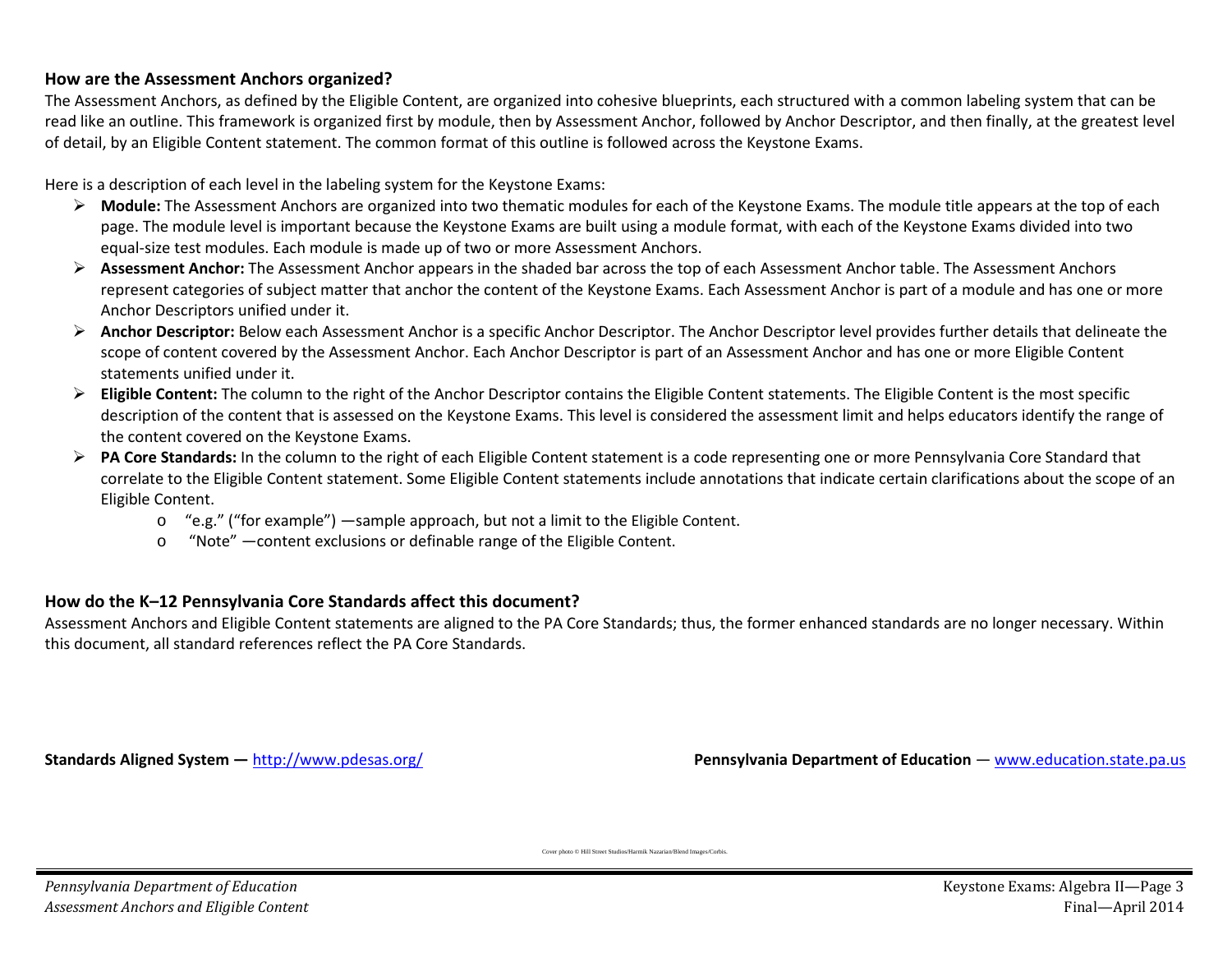| <b>ASSESSMENT ANCHOR</b> |                                                                 |            |                                                                                              |                                                                           |  |  |  |
|--------------------------|-----------------------------------------------------------------|------------|----------------------------------------------------------------------------------------------|---------------------------------------------------------------------------|--|--|--|
| A2.1.1                   | <b>Operations with Complex Numbers</b>                          |            |                                                                                              |                                                                           |  |  |  |
|                          | <b>Anchor Descriptor</b>                                        |            | <b>Eligible Content</b>                                                                      | <b>PA Core Standards</b>                                                  |  |  |  |
| A2.1.1.1                 | Represent and/or use imaginary<br>numbers in equivalent forms   | A2.1.1.1.1 | Simplify/write square roots in terms of i<br>(e.g., $\sqrt{-24}$ = 2 <i>i</i> $\sqrt{6}$ ).  | <b>CC.2.1.HS.F.6</b><br>Extend the knowledge of arithmetic operations and |  |  |  |
|                          | (e.g., square roots and<br>exponents).                          | A2.1.1.1.2 | Simplify/evaluate expressions involving powers<br>of <i>i</i> (e.g., $i^6 + i^3 = -1 - i$ ). | apply to complex numbers.                                                 |  |  |  |
|                          | <b>Anchor Descriptor</b>                                        |            | <b>Eligible Content</b>                                                                      | <b>PA Core Standards</b>                                                  |  |  |  |
| A2.1.1.2                 | Apply the order of operations in<br>computation and in problem- | A2.1.1.2.1 | Add and subtract complex numbers<br>$(e.g., (7-3i) - (2 + i) = 5 - 4i).$                     | <b>CC.2.1.HS.F.6</b><br>Extend the knowledge of arithmetic operations and |  |  |  |
|                          | solving situations.                                             | A2.1.1.2.2 | Multiply and divide complex numbers<br>$(e.g., (7-3i)(2 + i) = 17 + i).$                     | apply to complex numbers.                                                 |  |  |  |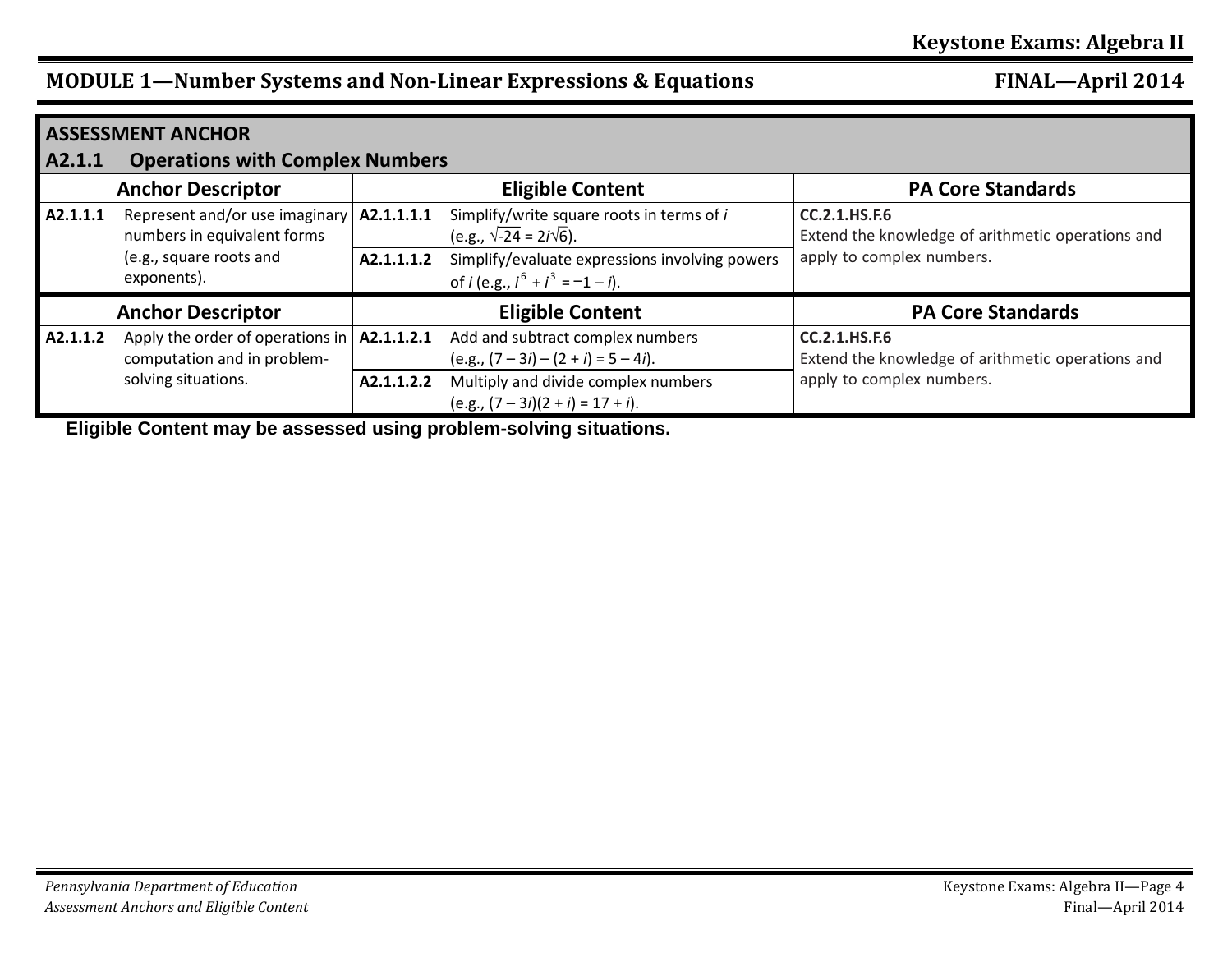|          | <b>ASSESSMENT ANCHOR</b>                                                                                  |                          |                                                                                                                                                                                                                                                                                                      |                                                                                                                                                                                                           |
|----------|-----------------------------------------------------------------------------------------------------------|--------------------------|------------------------------------------------------------------------------------------------------------------------------------------------------------------------------------------------------------------------------------------------------------------------------------------------------|-----------------------------------------------------------------------------------------------------------------------------------------------------------------------------------------------------------|
| A2.1.2   | <b>Non-Linear Expressions</b>                                                                             |                          |                                                                                                                                                                                                                                                                                                      |                                                                                                                                                                                                           |
|          | <b>Anchor Descriptor</b>                                                                                  |                          | <b>Eligible Content</b>                                                                                                                                                                                                                                                                              | <b>PA Core Standards</b>                                                                                                                                                                                  |
| A2.1.2.1 | Use exponents, roots, and/or<br>absolute values to represent<br>equivalent forms or to solve<br>problems. | A2.1.2.1.1<br>A2.1.2.1.2 | Use exponential expressions to represent<br>rational numbers.<br>Simplify/evaluate expressions involving<br>positive and negative exponents and/or roots<br>(may contain all types of real numbers-                                                                                                  | <b>CC.2.1.HS.F.1</b><br>Apply and extend the properties of exponents to<br>solve problems with rational exponents.<br><b>CC.2.2.HS.D.2</b><br>Write expressions in equivalent forms to solve<br>problems. |
|          |                                                                                                           | A2.1.2.1.3               | exponents should not exceed power of 10).<br>Simplify/evaluate expressions involving<br>multiplying with exponents (e.g., $x^6 \bullet x^7 = x^{13}$ ),<br>powers of powers (e.g., $(x^6)^7 = x^{42}$ ), and powers<br>of products (e.g., $(2x^2)^3 = 8x^6$ ).<br>Note: Limit to rational exponents. |                                                                                                                                                                                                           |
|          |                                                                                                           | A2.1.2.1.4               | Simplify or evaluate expressions involving<br>logarithms and exponents (e.g., $log_2 8 = 3$<br>or $log_4 2 = \frac{1}{2}$ .                                                                                                                                                                          |                                                                                                                                                                                                           |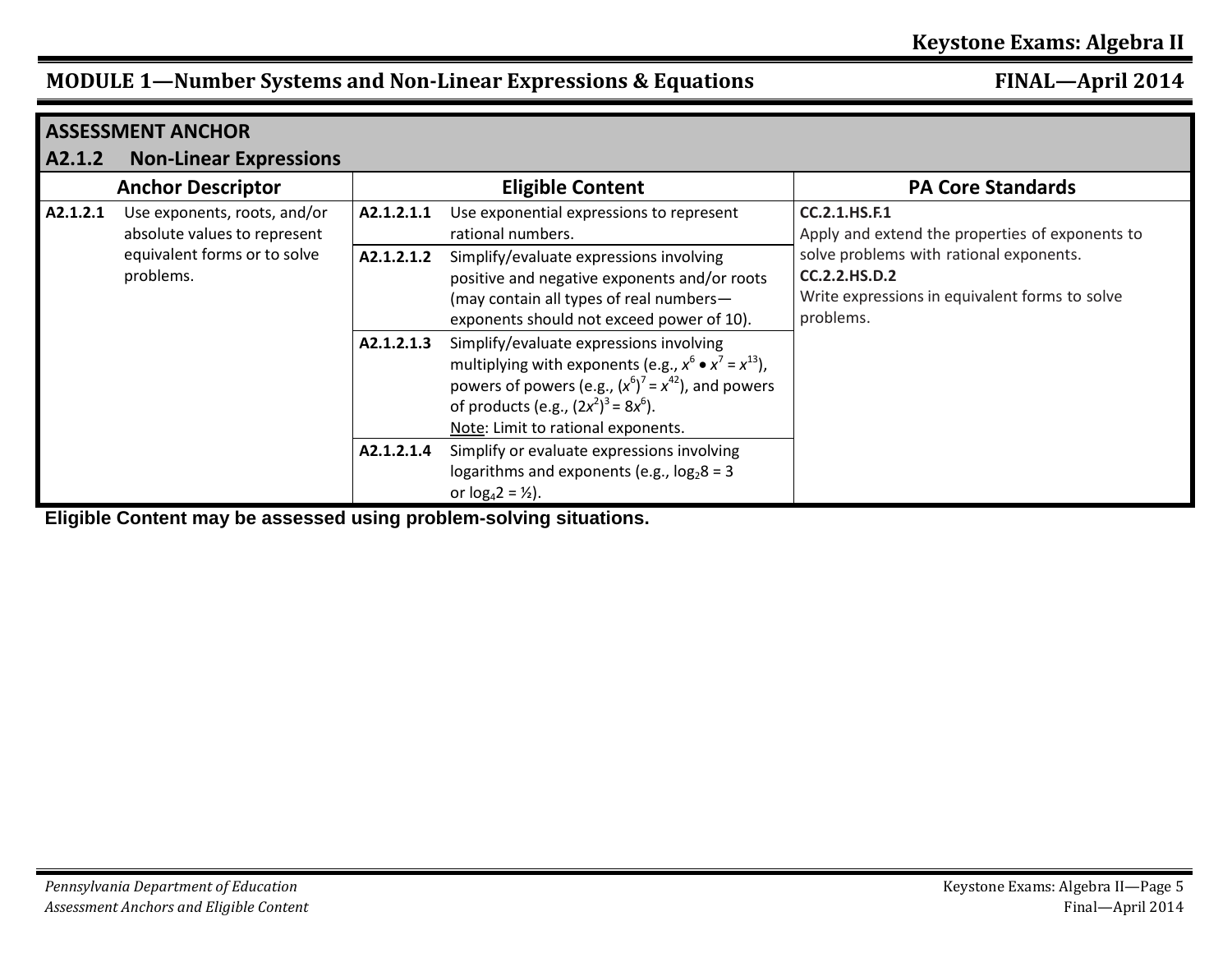|          | <b>Anchor Descriptor</b>                       |            | <b>Eligible Content</b>                                                                                                                                              | <b>PA Core Standards</b>                                                                                                                                                                                                                                                                                                                                                             |
|----------|------------------------------------------------|------------|----------------------------------------------------------------------------------------------------------------------------------------------------------------------|--------------------------------------------------------------------------------------------------------------------------------------------------------------------------------------------------------------------------------------------------------------------------------------------------------------------------------------------------------------------------------------|
| A2.1.2.2 | Simplify expressions involving<br>polynomials. | A2.1.2.2.1 | Factor algebraic expressions, including<br>difference of squares and trinomials.<br>Note: Trinomials limited to the form $ax^2+bx+c$<br>where $a$ is not equal to 0. | CC.2.2.HS.D.1<br>Interpret the structure of expressions to represent a<br>quantity in terms of its context.<br><b>CC.2.2.HS.D.2</b>                                                                                                                                                                                                                                                  |
|          |                                                | A2.1.2.2.2 | Simplify rational algebraic expressions.                                                                                                                             | Write expressions in equivalent forms to solve<br>problems.<br>CC.2.2.HS.D.3<br>Extend the knowledge of arithmetic operations and<br>apply to polynomials.<br>CC.2.2.HS.D.4<br>Understand the relationship between zeros and<br>factors of polynomials to make generalizations about<br>functions and their graphs.<br>CC.2.2.HS.D.5<br>Use polynomial identities to solve problems. |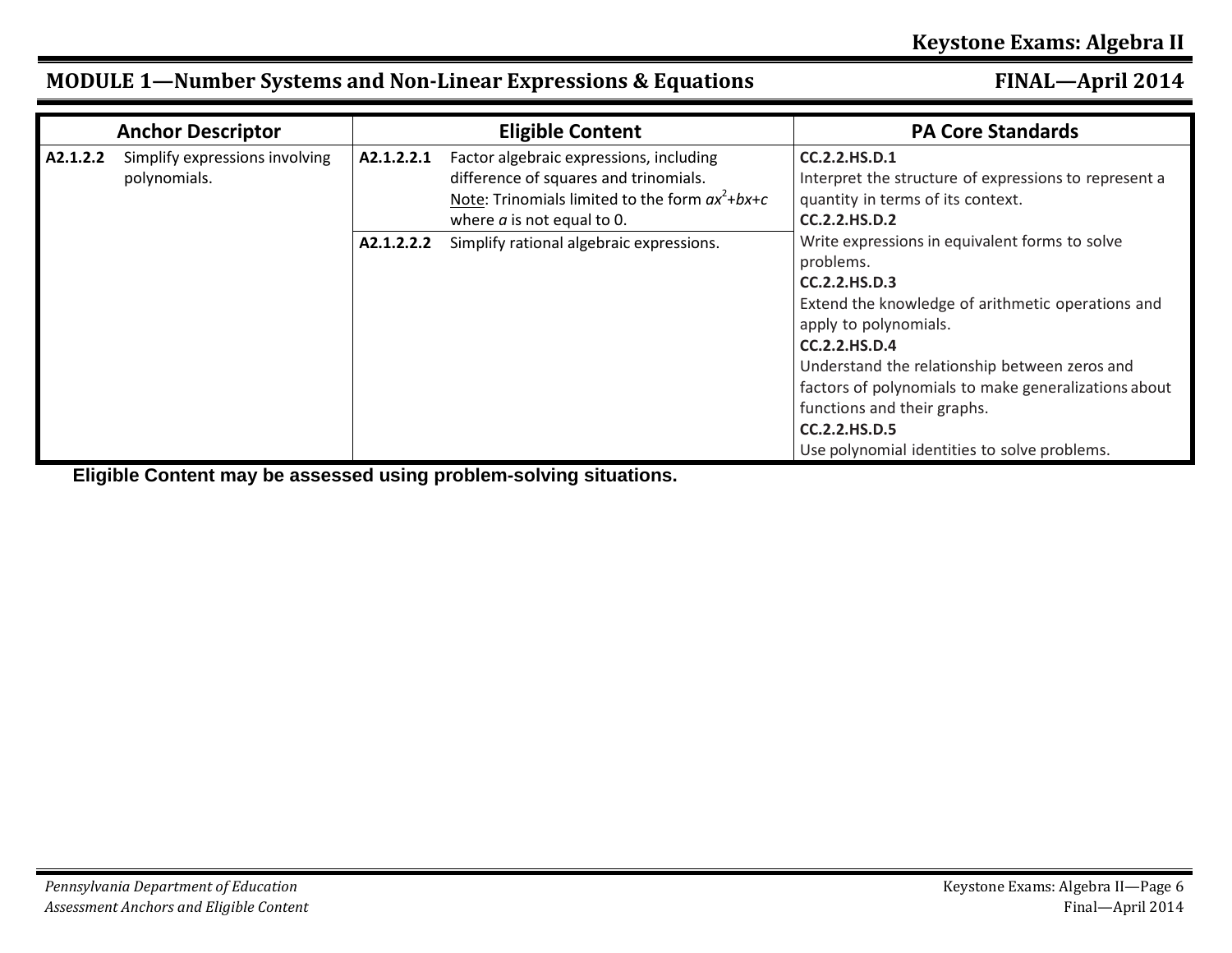|                          | <b>ASSESSMENT ANCHOR</b>                                                |                          |                                                                                                                                                                                                                                               |                                                                                                                                                                                                                                                                                                                                                                                                                                                                                                                                                                                                                                                                                                                                                                                                                                                    |
|--------------------------|-------------------------------------------------------------------------|--------------------------|-----------------------------------------------------------------------------------------------------------------------------------------------------------------------------------------------------------------------------------------------|----------------------------------------------------------------------------------------------------------------------------------------------------------------------------------------------------------------------------------------------------------------------------------------------------------------------------------------------------------------------------------------------------------------------------------------------------------------------------------------------------------------------------------------------------------------------------------------------------------------------------------------------------------------------------------------------------------------------------------------------------------------------------------------------------------------------------------------------------|
| A2.1.3                   | <b>Non-Linear Equations</b>                                             |                          |                                                                                                                                                                                                                                               |                                                                                                                                                                                                                                                                                                                                                                                                                                                                                                                                                                                                                                                                                                                                                                                                                                                    |
| <b>Anchor Descriptor</b> |                                                                         |                          | <b>Eligible Content</b>                                                                                                                                                                                                                       | <b>PA Core Standards</b>                                                                                                                                                                                                                                                                                                                                                                                                                                                                                                                                                                                                                                                                                                                                                                                                                           |
| A2.1.3.1                 | Write and/or solve<br>non-linear<br>equations using<br>various methods. | A2.1.3.1.1<br>A2.1.3.1.2 | Write and/or solve quadratic equations<br>(including factoring and using the Quadratic<br>Formula).<br>Solve equations involving rational and/or radical<br>expressions (e.g., $10/(x + 3) + 12/(x - 2) = 1$ or<br>$\sqrt{x^2 + 21x} = 14$ ). | <b>CC.2.2.HS.C.2</b><br>Graph and analyze functions, and use their properties to make<br>connections between the different representations.<br>CC.2.2.HS.C.3<br>Write functions or sequences that model relationships between<br>two quantities.                                                                                                                                                                                                                                                                                                                                                                                                                                                                                                                                                                                                   |
|                          |                                                                         | A2.1.3.1.3               | Write and/or solve a simple exponential or<br>logarithmic equation (including common and<br>natural logarithms).                                                                                                                              | <b>CC.2.2.HS.C.4</b><br>Interpret the effects transformations have on functions, and find<br>the inverses of functions.                                                                                                                                                                                                                                                                                                                                                                                                                                                                                                                                                                                                                                                                                                                            |
|                          |                                                                         | A2.1.3.1.4               | Write, solve, and/or apply linear or exponential<br>growth or decay (including problem situations).                                                                                                                                           | CC.2.2.HS.C.5<br>Construct and compare linear, quadratic, and exponential models<br>to solve problems.<br><b>CC.2.2.HS.C.6</b><br>Interpret functions in terms of the situations they model.<br><b>CC.2.2.HS.D.5</b><br>Use polynomial identities to solve problems.<br><b>CC.2.2.HS.D.6</b><br>Extend the knowledge of rational functions to rewrite in equivalent<br>forms.<br>CC.2.2.HS.D.7<br>Create and graph equations or inequalities to describe numbers or<br>relationships.<br><b>CC.2.2.HS.D.8</b><br>Apply inverse operations to solve equations or formulas<br>for a given variable.<br><b>CC.2.2.HS.D.9</b><br>Use reasoning to solve equations, and justify the solution method.<br>CC.2.2.HS.D.10<br>Represent, solve and interpret equations/inequalities and systems<br>of equations/inequalities algebraically and graphically. |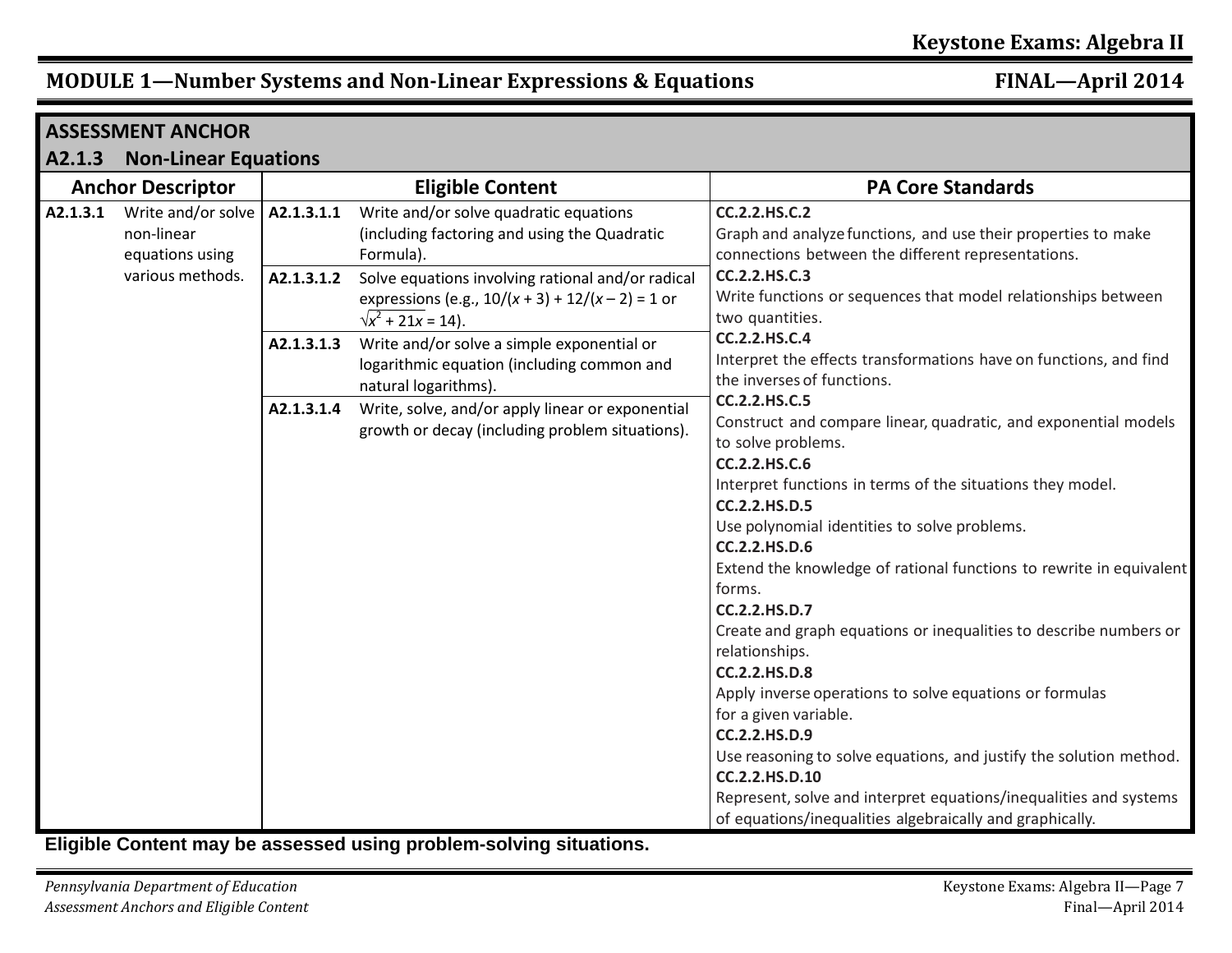|          | <b>Anchor Descriptor</b>             |            | <b>Eligible Content</b>                                                                                                                     | <b>PA Core Standards</b>                                                                                                                                                                                                                                                                                                                                                                                                                                                                                                                                                        |
|----------|--------------------------------------|------------|---------------------------------------------------------------------------------------------------------------------------------------------|---------------------------------------------------------------------------------------------------------------------------------------------------------------------------------------------------------------------------------------------------------------------------------------------------------------------------------------------------------------------------------------------------------------------------------------------------------------------------------------------------------------------------------------------------------------------------------|
| A2.1.3.2 | Describe and/or determine<br>change. | A2.1.3.2.1 | Determine how a change in one variable relates<br>to a change in a second variable<br>(e.g., $y = 4/x$ ; if x doubles, what happens to y?). | <b>CC.2.2.HS.C.2</b><br>Graph and analyze functions, and use their<br>properties to make connections between the                                                                                                                                                                                                                                                                                                                                                                                                                                                                |
|          |                                      | A2.1.3.2.2 | Use algebraic processes to solve a formula for a<br>given variable (e.g., solve $d = rt$ for r).                                            | different representations.<br>CC.2.2.HS.C.3<br>Write functions or sequences that model<br>relationships between two quantities.<br>CC.2.2.HS.C.4<br>Interpret the effects transformations have on<br>functions, and find the inverses of functions.<br><b>CC.2.2.HS.D.7</b><br>Create and graph equations or inequalities to describe<br>numbers or relationships.<br><b>CC.2.2.HS.D.8</b><br>Apply inverse operations to solve equations<br>or formulas for a given variable.<br><b>CC.2.2.HS.D.9</b><br>Use reasoning to solve equations, and justify the<br>solution method. |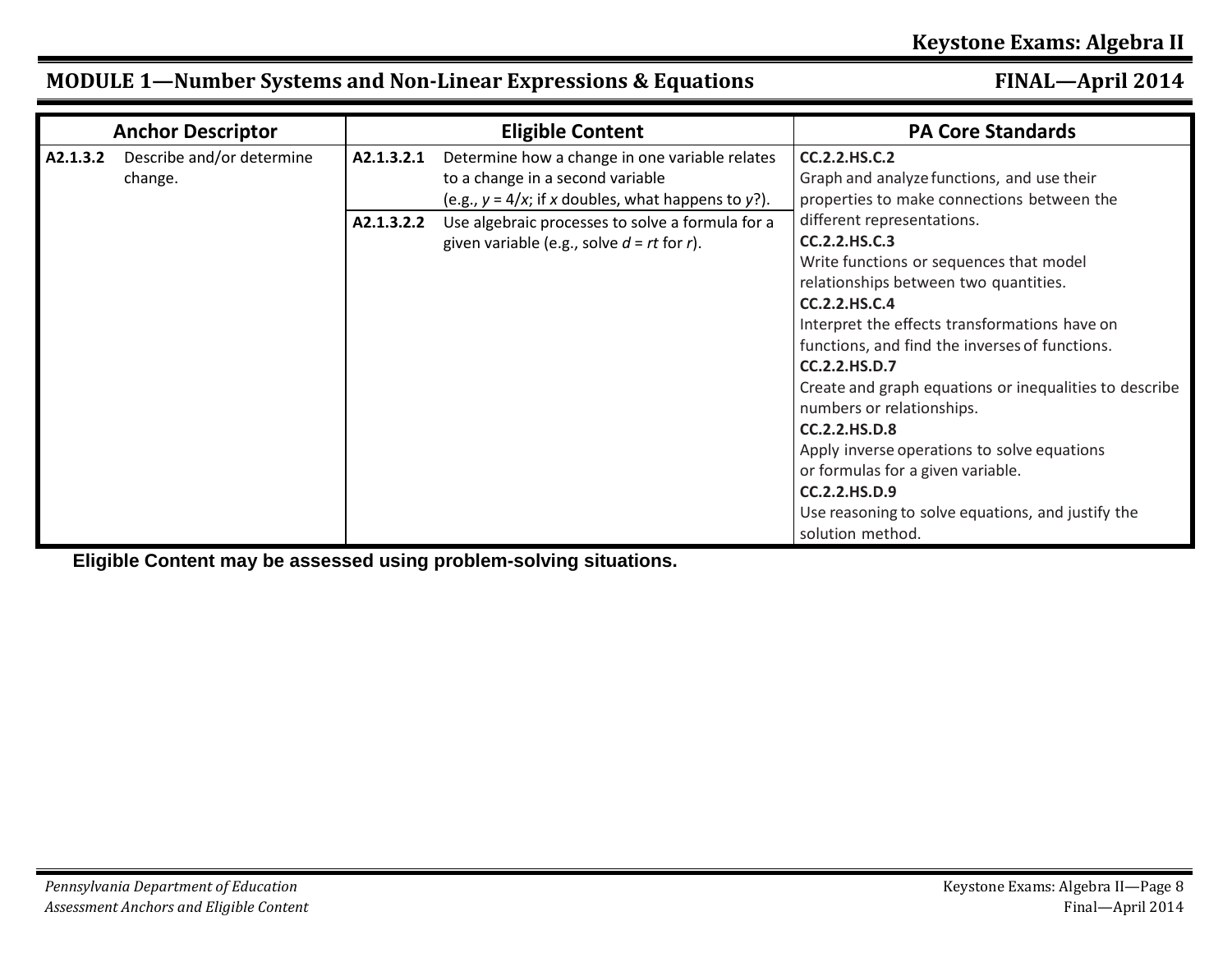|          | <b>ASSESSMENT ANCHOR</b>                     |                                           |                                                                                                                                                                                        |                                                                                                                                                                                                                                                                                                                                                                                                                                                                                                                                                                                                                                                         |  |  |
|----------|----------------------------------------------|-------------------------------------------|----------------------------------------------------------------------------------------------------------------------------------------------------------------------------------------|---------------------------------------------------------------------------------------------------------------------------------------------------------------------------------------------------------------------------------------------------------------------------------------------------------------------------------------------------------------------------------------------------------------------------------------------------------------------------------------------------------------------------------------------------------------------------------------------------------------------------------------------------------|--|--|
| A2.2.1   |                                              | <b>Patterns, Relations, and Functions</b> |                                                                                                                                                                                        |                                                                                                                                                                                                                                                                                                                                                                                                                                                                                                                                                                                                                                                         |  |  |
|          | <b>Anchor Descriptor</b>                     | <b>Eligible Content</b>                   |                                                                                                                                                                                        | <b>PA Core Standards</b>                                                                                                                                                                                                                                                                                                                                                                                                                                                                                                                                                                                                                                |  |  |
| A2.2.1.1 | Analyze and/or use patterns or<br>relations. | A2.2.1.1.1                                | Analyze a set of data for the existence of a<br>pattern, and represent the pattern with a rule<br>algebraically and/or graphically.                                                    | <b>CC.2.1.HS.F.7</b><br>Apply concepts of complex numbers in polynomial<br>identities and quadratic equations to solve                                                                                                                                                                                                                                                                                                                                                                                                                                                                                                                                  |  |  |
|          |                                              | A2.2.1.1.2                                | Identify and/or extend a pattern as either an<br>arithmetic or geometric sequence (e.g., given a<br>geometric sequence, find the 20th term).                                           | problems.<br>CC.2.2.HS.C.1<br>Use the concept and notation of functions to                                                                                                                                                                                                                                                                                                                                                                                                                                                                                                                                                                              |  |  |
|          |                                              | A2.2.1.1.3                                | Determine the domain, range, or inverse of a<br>relation.                                                                                                                              | interpret and apply them in terms of their context.<br><b>CC.2.2.HS.C.2</b>                                                                                                                                                                                                                                                                                                                                                                                                                                                                                                                                                                             |  |  |
|          |                                              | A2.2.1.1.4                                | Identify and/or determine the characteristics of<br>an exponential, quadratic, or polynomial<br>function (e.g., intervals of increase/decrease,<br>intercepts, zeros, and asymptotes). | Graph and analyze functions, and use their<br>properties to make connections between the<br>different representations.<br>CC.2.2.HS.C.3<br>Write functions or sequences that model<br>relationships between two quantities.<br>CC.2.2.HS.C.5<br>Construct and compare linear, quadratic,<br>and exponential models to solve problems.<br>CC.2.2.HS.C.6<br>Interpret functions in terms of the situations they<br>model.<br>CC.2.3.HS.A.10<br>Translate between the geometric description and the<br>equation for a conic section.<br><b>CC.2.4.HS.B.2</b><br>Summarize, represent, and interpret data on two<br>categorical and quantitative variables. |  |  |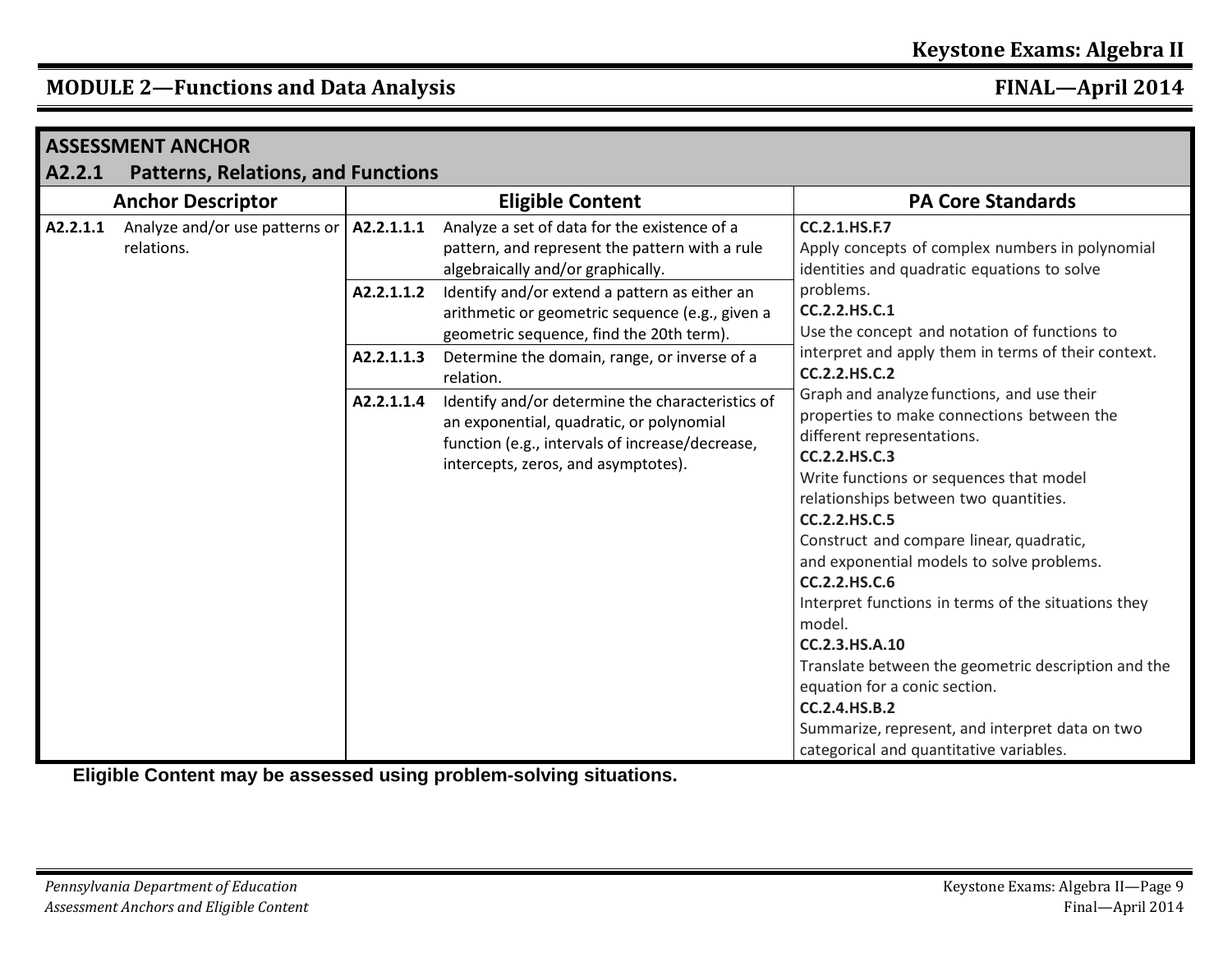|          | <b>ASSESSMENT ANCHOR</b>                                                                                                                |            |                                                                                                                                                                  |                                                                                                                                                                                                                                                                                                                                                                                                                                                              |  |  |  |
|----------|-----------------------------------------------------------------------------------------------------------------------------------------|------------|------------------------------------------------------------------------------------------------------------------------------------------------------------------|--------------------------------------------------------------------------------------------------------------------------------------------------------------------------------------------------------------------------------------------------------------------------------------------------------------------------------------------------------------------------------------------------------------------------------------------------------------|--|--|--|
| A2.2.2   | <b>Applications of Functions</b>                                                                                                        |            |                                                                                                                                                                  |                                                                                                                                                                                                                                                                                                                                                                                                                                                              |  |  |  |
|          | <b>Anchor Descriptor</b>                                                                                                                |            | <b>Eligible Content</b>                                                                                                                                          | <b>PA Core Standards</b>                                                                                                                                                                                                                                                                                                                                                                                                                                     |  |  |  |
| A2.2.2.1 | Create, interpret, and/or use<br>polynomial, exponential,<br>and/or logarithmic functions<br>and their equations, graphs, or<br>tables. | A2.2.2.1.1 | Create, interpret, and/or use the equation,<br>graph, or table of a polynomial function<br>(including quadratics).                                               | <b>CC.2.1.HS.F.3</b><br>Apply quantitative reasoning to choose and interpret<br>units and scales in formulas, graphs, and data displays.                                                                                                                                                                                                                                                                                                                     |  |  |  |
|          |                                                                                                                                         | A2.2.2.1.2 | Create, interpret, and/or use the equation,<br>graph, or table of an exponential or logarithmic<br>function (including common and natural<br>logarithms).        | <b>CC.2.1.HS.F.4</b><br>Use units as a way to understand problems and to<br>guide the solution of multi-step problems.<br>CC.2.2.HS.C.3                                                                                                                                                                                                                                                                                                                      |  |  |  |
|          |                                                                                                                                         | A2.2.2.1.3 | Determine, use, and/or interpret minimum and<br>maximum values over a specified interval of a<br>graph of a polynomial, exponential, or<br>logarithmic function. | Write functions or sequences that model<br>relationships between two quantities.<br>CC.2.2.HS.C.4<br>Interpret the effects transformations have on                                                                                                                                                                                                                                                                                                           |  |  |  |
|          |                                                                                                                                         | A2.2.2.1.4 | Translate a polynomial, exponential, or<br>logarithmic function from one representation of<br>a function to another (graph, table, and<br>equation).             | functions, and find the inverses of functions.<br>CC.2.2.HS.C.5<br>Construct and compare linear, quadratic,<br>and exponential models to solve problems.<br>CC.2.2.HS.C.6<br>Interpret functions in terms of the situations they<br>model.<br>CC.2.2.HS.D.7<br>Create and graph equations or inequalities to describe<br>numbers or relationships.<br>CC.2.3.HS.A.10<br>Translate between the geometric description and the<br>equation for a conic section. |  |  |  |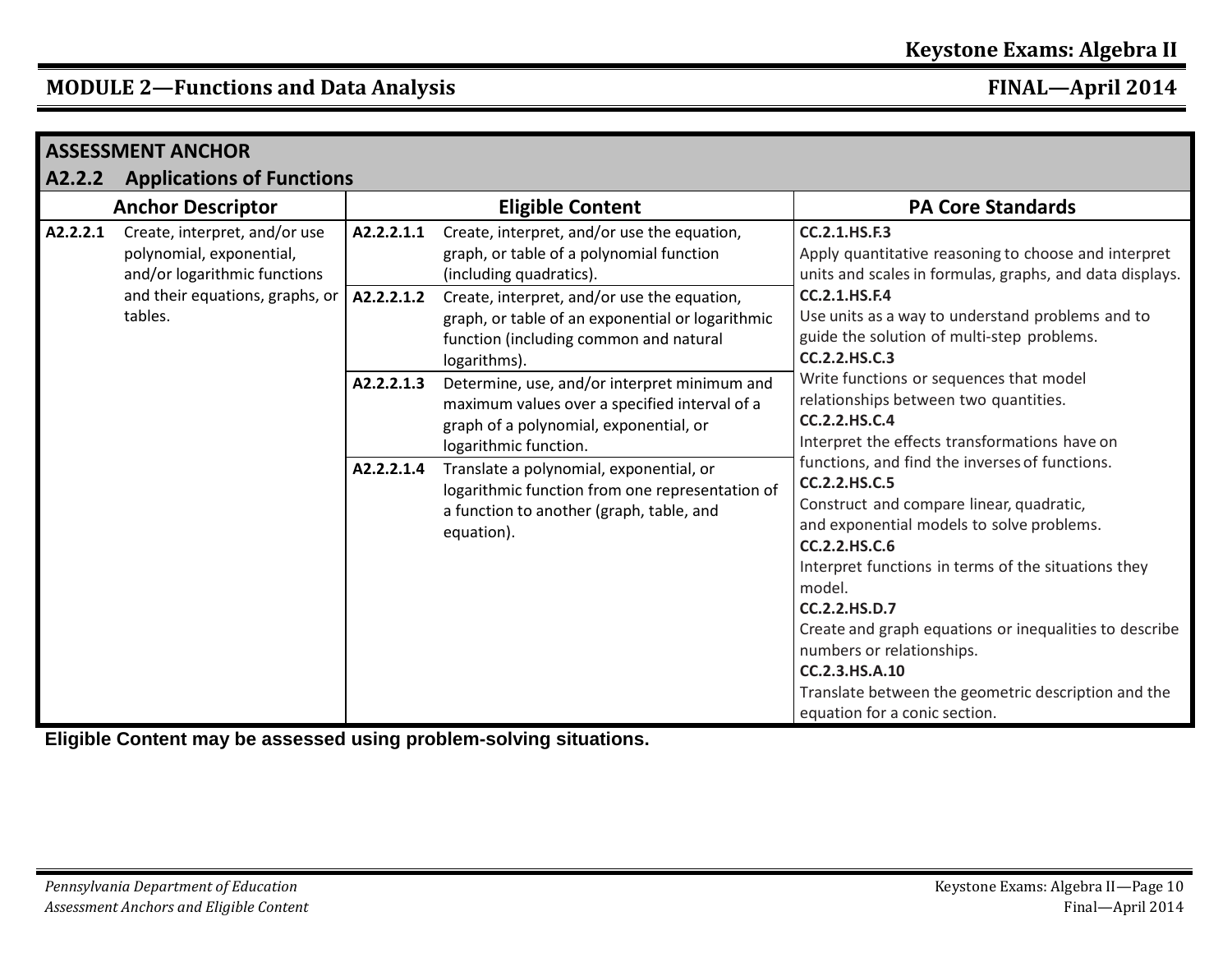|          | <b>Anchor Descriptor</b>                            |            | <b>Eligible Content</b>                                                                                                                                       | <b>PA Core Standards</b>                                                                                                                                                                                                                                                                                                   |
|----------|-----------------------------------------------------|------------|---------------------------------------------------------------------------------------------------------------------------------------------------------------|----------------------------------------------------------------------------------------------------------------------------------------------------------------------------------------------------------------------------------------------------------------------------------------------------------------------------|
| A2.2.2.2 | Describe and/or determine<br>families of functions. | A2.2.2.2.1 | Identify or describe the effect of changing<br>parameters within a family of functions<br>(e.g., $y = x^2$ and $y = x^2 + 3$ , or $y = x^2$ and $y = 3x^2$ ). | CC.2.2.HS.C.4<br>Interpret the effects transformations have on<br>functions, and find the inverses of functions.<br><b>CC.2.2.HS.C.5</b><br>Construct and compare linear, quadratic,<br>and exponential models to solve problems.<br><b>CC.2.2.HS.C.6</b><br>Interpret functions in terms of the situations they<br>model. |